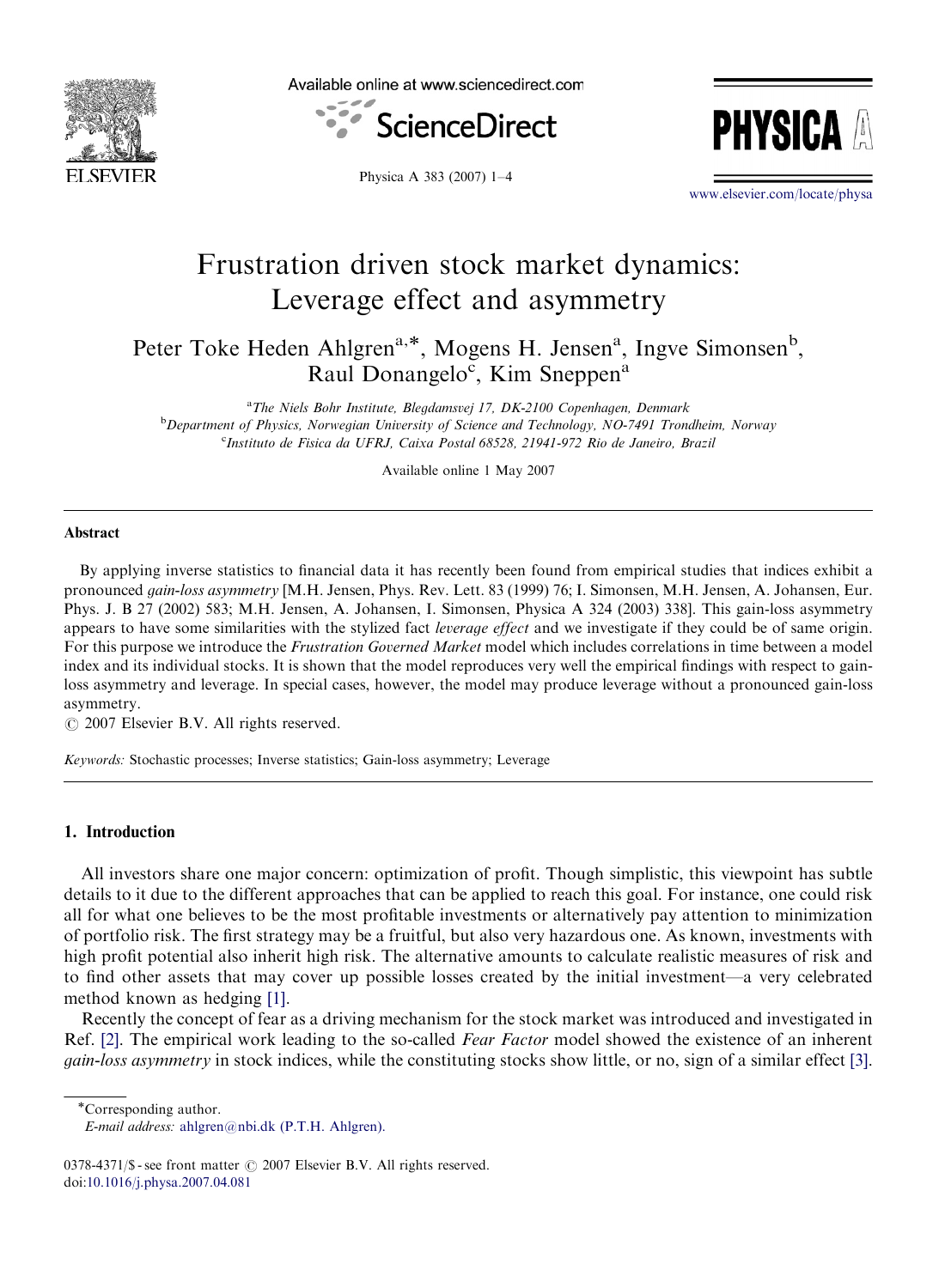The Fear Factor model [\[2\]](#page--1-0) has brought knowledge about the importance of collective behavior in the stock market and its consequences concerning the asymmetry.

The gain-loss asymmetry share common features with another stylized fact—the *leverage effect* [\[4,5\]](#page--1-0)—which is also most pronounced for indices. Still it is an open question if the asymmetry and leverage effect are measures of the same property: The Fear Factor model has shown that leverage is not necessary to produce the observed gain-loss asymmetry. To shed light on this discussion, we shall in the following introduce a model constructed to incorporate the leverage effect; this model we term the Frustration Governed Market model.

### 2. Inverse statistics and leverage

Inverse statistics, as recently introduced in econophysics [\[3,6,7\],](#page--1-0) determines the distribution of waiting times for a given, asset specific, return level. [Fig. 1\(](#page--1-0)a) depicts these investment horizon distributions for the Dow Jones Industrial Average (DJIA). The positions of the optimal investment horizons (the maximum of each distribution) show that one most likely will be able to realize a loss faster than a corresponding gain. This is the inherent gain-loss asymmetry also found in indices like NASDAQ and S&P500 [\[8\].](#page--1-0) The constituting stocks themselves show no asymmetry which can be seen from the insert in Fig.  $1(a)$ . It seems reasonable that the phenomenon is a result of collective behavior among investors, the basic mechanism of the Fear Factor model [\[2\]](#page--1-0).

Recently the leverage effect has attracted some attention in the literature. According to Bouchaud et al. [\[4\],](#page--1-0) leverage is defined as the correlation, with time lag  $\tau$ , between future volatility and past return,  $r_{\Delta t}(t)$ , of a studied asset

$$
\mathcal{L}_{\Delta t}(\tau) = \frac{\langle r_{\Delta t}(t+\tau)^2 r_{\Delta t}(t) \rangle}{\langle r_{\Delta t}(t)^2 \rangle^2},\tag{1}
$$

with  $r_{\Delta t}(t)^2$  as a proxy for the square of the local volatility  $\sigma^2$ . Notice that with this particular choice of normalization,  $\mathscr{L}_{\Delta t}(\tau)$  has dimension  $\sigma^{-1}$  making leverage comparison of heterovolatile assets non-trivial. For consistency, we will adopt the definition Eq. (1).

[Fig. 1\(](#page--1-0)b) depicts the leverage correlation for the DJIA. Strong correlations between negative returns and fluctuating prices can be observed for  $\tau = 0$ , with decay towards zero as  $\tau$  is increased. That  $\mathscr{L}_{\Delta t}(\tau) < 0$  for positive values of  $\tau$  implies that a negative return at time t will increase volatility at  $t + \tau$ . Though statistics is too poor to conclude on any fit to the DJIA alone the study of several indices and stocks in Ref. [\[4\]](#page--1-0) concludes that exponential fits to the correlations for  $\tau>0$  are preferable. It is found that the leverage effect is much more pronounced for indices than single stocks. Again we observe possible evidence of a stylized fact originating from collective behavior of investors.

## 3. The Frustration Governed Market model

The previously introduced Fear Factor model [\[2\]](#page--1-0) utilizes synchronized stock idiosyncrasies to explain the appearance of the empirically observed gain-loss asymmetry. It is also upon the notion of collectivity that the Frustration Governed Market model is to be rationalized. In contrast to the Fear Factor model, the stock dynamics will be controlled via a time-dependent stock volatility,  $\sigma(t)$ , assumed equivalent for all stocks. A combination of both update rules could also be examined, however, this is not to be considered herein.

To outline the model, consider a stock index  $I(t)$  and its N constituting stocks of value  $S_i(t)$  at time t. All stocks are assumed to perform geometrical Brownian motions with common volatility  $\sigma(t)$  and uncorrelated Gaussian distributed idiosyncrasies  $\varepsilon_i(t)$ . From the sum of stock prices the corresponding index value  $I(t)$  may be constructed according to (with  $d(t)$  denoting the divisor of the index—here  $d(t) = N$ )

$$
I(t) = \frac{1}{d(t)} \sum_{i=1}^{N} S_i(t), \quad S_i(t) = \exp[s_i(t)] = \exp[s_i(t-1) + s_i(t)\sigma(t)].
$$
\n(2)

In a period of downward trend in  $I(t)$  investors may find it necessary to replace some investments trying to adapt to the new unfavorable situation, depending on  $|r_{\Delta t}(t)|$ , their stop-loss strategy, etc. One may say, that